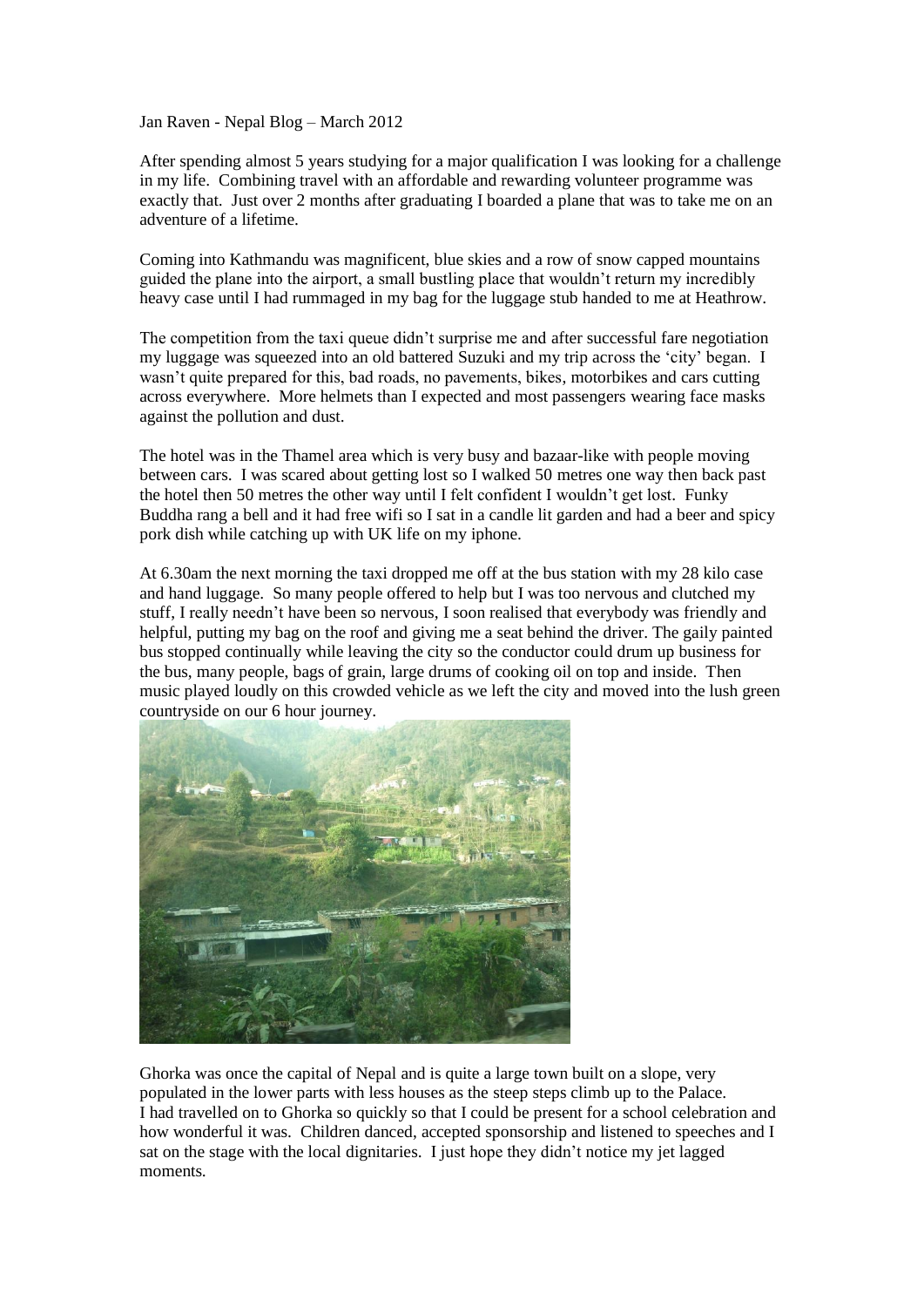I spent two sessions of 10 days in Ghorka working with children in the Shree Mahendra School, a three story building with no glass in the windows. The students were so receptive, we played word and colour games and taught each other songs and dances. I spent much time with some of the teachers, the headmaster and meeting with charity committee members.



During my stay I was made to feel so very welcome by everybody, often being invited to share their food cooked in their one roomed homes. I spent part of the time staying at one of the local hotels who looked after me and showed me some local crafts and traditions. Most of the rest of my stay was with one of the families that have been affiliated with the charity since Joy started it. I also spent one night in a remote village with one of the teachers from the school who was especially friendly and helpful to me during my stay. As my visit was just before the start of the rainy season electricity was spasmodic but apparently the hotel now has a generator.